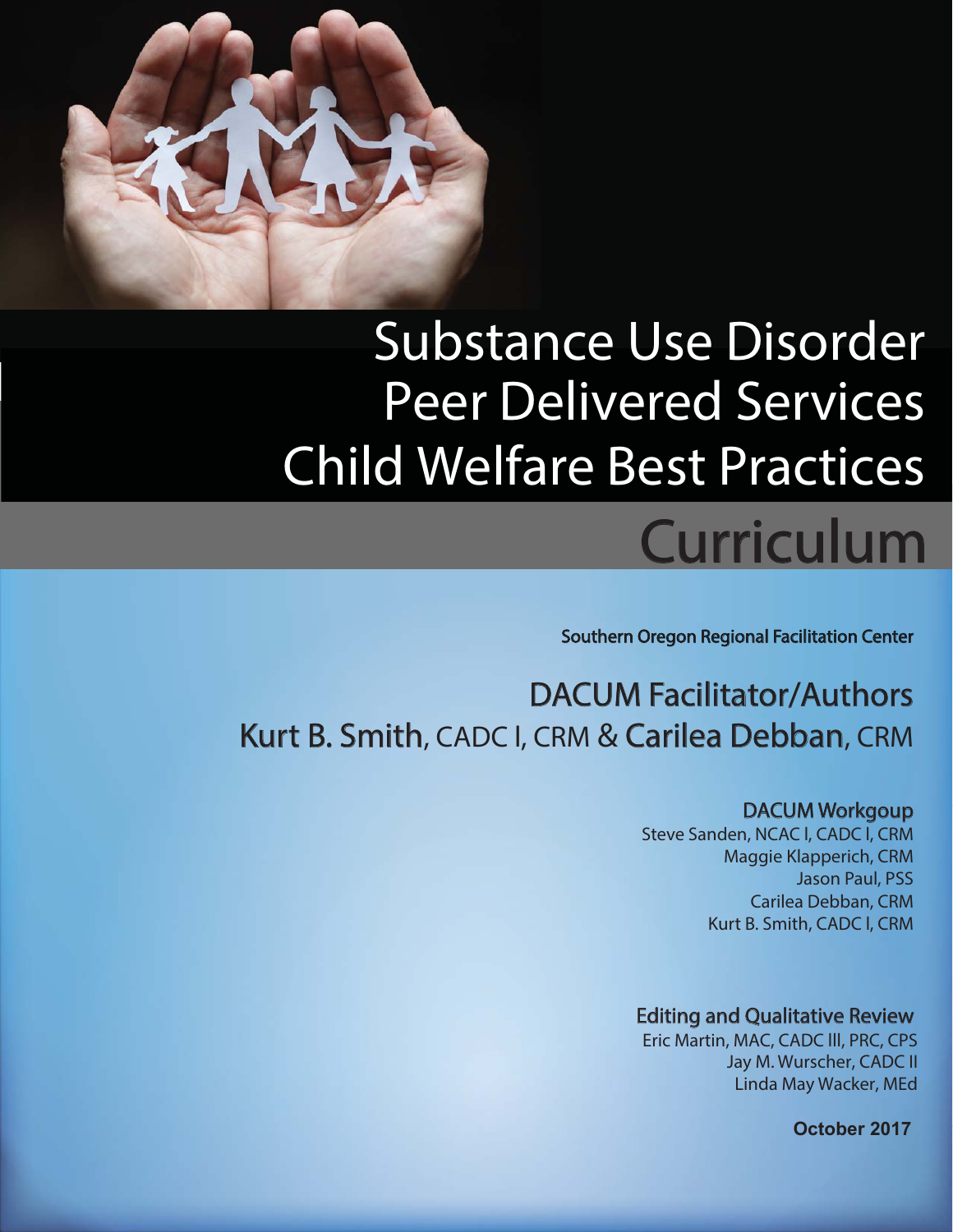# Substance Use Disorder Peer Delivered Services Child Welfare Best Practices **Curriculum**

**Oregon Regional Facilitation Center**

**DACUM Facilitator/Authors** *Kurt B. Smith, CADC l, CRM & Carilea Debban, CRM*

#### **DACUM Workgroup**

Steve Sanden, NCAC l, CADC l, CRM Maggie Klapperich, CRM Jason Paul, PSS Carilea Debban, CRM Kurt B. Smith, CADC l, CRM

#### **Editing and Qualitative Review**

Eric Martin, MAC, CADC lll, PRS, CPS Jay M. Wurscher, CADC II Linda May Wacker, MEd

**October 2017**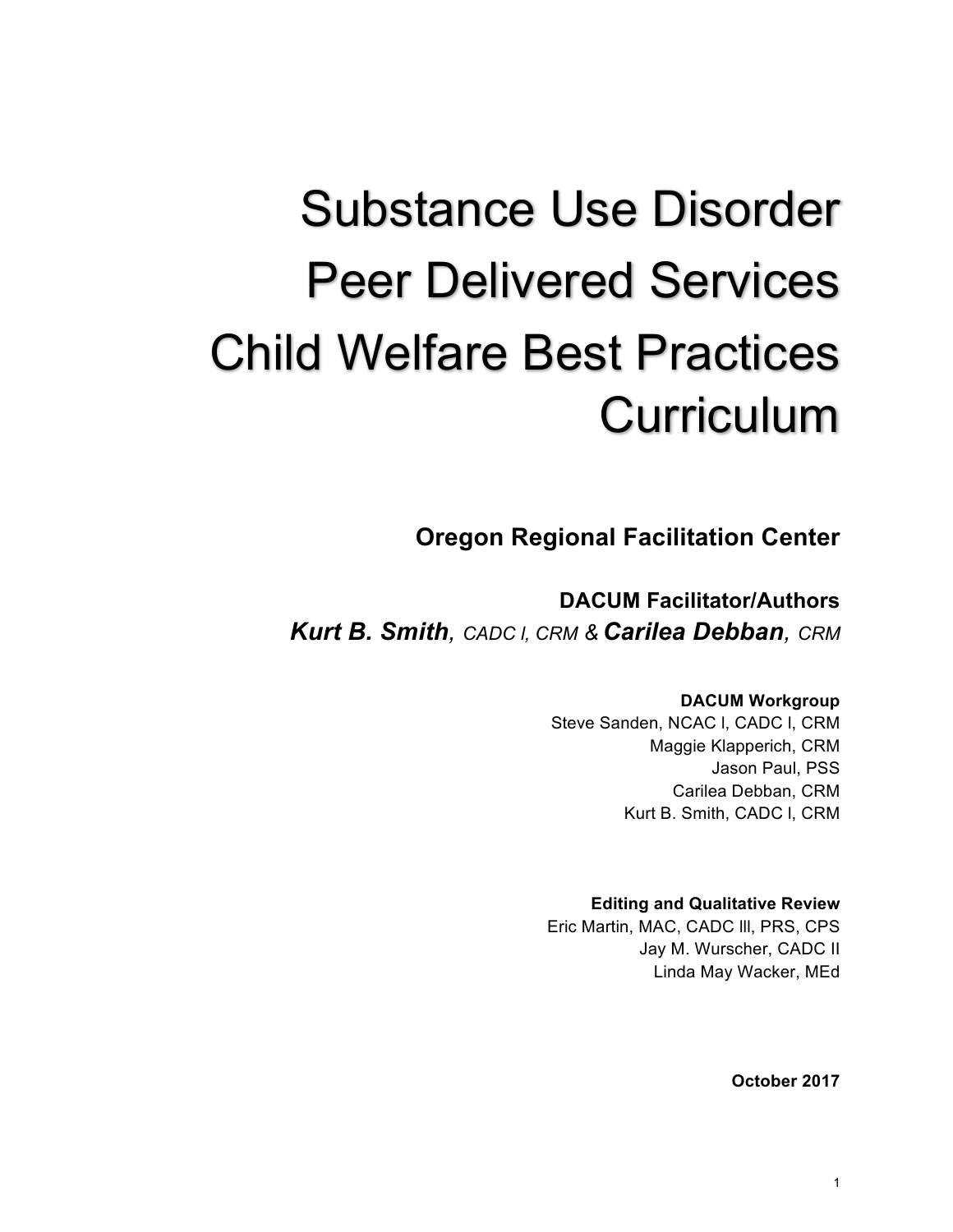### **Peer Recovery Mentor Best Practices for Child Welfare Curriculum**

#### **Introduction:**

Over the last 10 years in Oregon there have been 60,000 to 77,000 cases of suspected child abuse reported each year. In 2016 a total of 76,668 reports of suspected child abuse and neglect were received by Oregon's Department of Human Services Child Welfare Office. While less than half of those (37,320) met the required rule for opening actual investigations that still resulted in a staggering 7,677 cases being "founded" for child abuse and neglect. Within those families that had founded cases of abuse or neglect, 47.2 percent involved parental alcohol and drug use issues. But even more telling is that in cases requiring the placement of children into foster care, many Oregon counties experienced parental substance abuse as a primary reason for removal in over 60 percent of the placements. The vast majority of cases involving alcohol and substance abuse were founded based on neglect rather than other forms of abuse. Throughout the United States parent's or caregiver's alcohol or drug use remains at the top of the list of family stress factors for founded child abuse cases.

All families involved with child welfare receive a comprehensive child safety assessment by child welfare staff. This safety assessment measures many things, one of them being services parents need to assist them in becoming safe for their children once again. Peer mentors are one of the primary service recommendations by child welfare staff as mentors use their personal experience of both recovery from addiction and successfully navigating the child welfare system, to engage parents. That experience, and the chance to learn directly from a person who has come through the system, provides the hope and motivation that recovering parents in the DHS system need. Recovery support services are deeply appreciated by both parents and DHS caseworkers as they are so instrumental to successful outcomes in child welfare cases that involve parents with substance use disorders.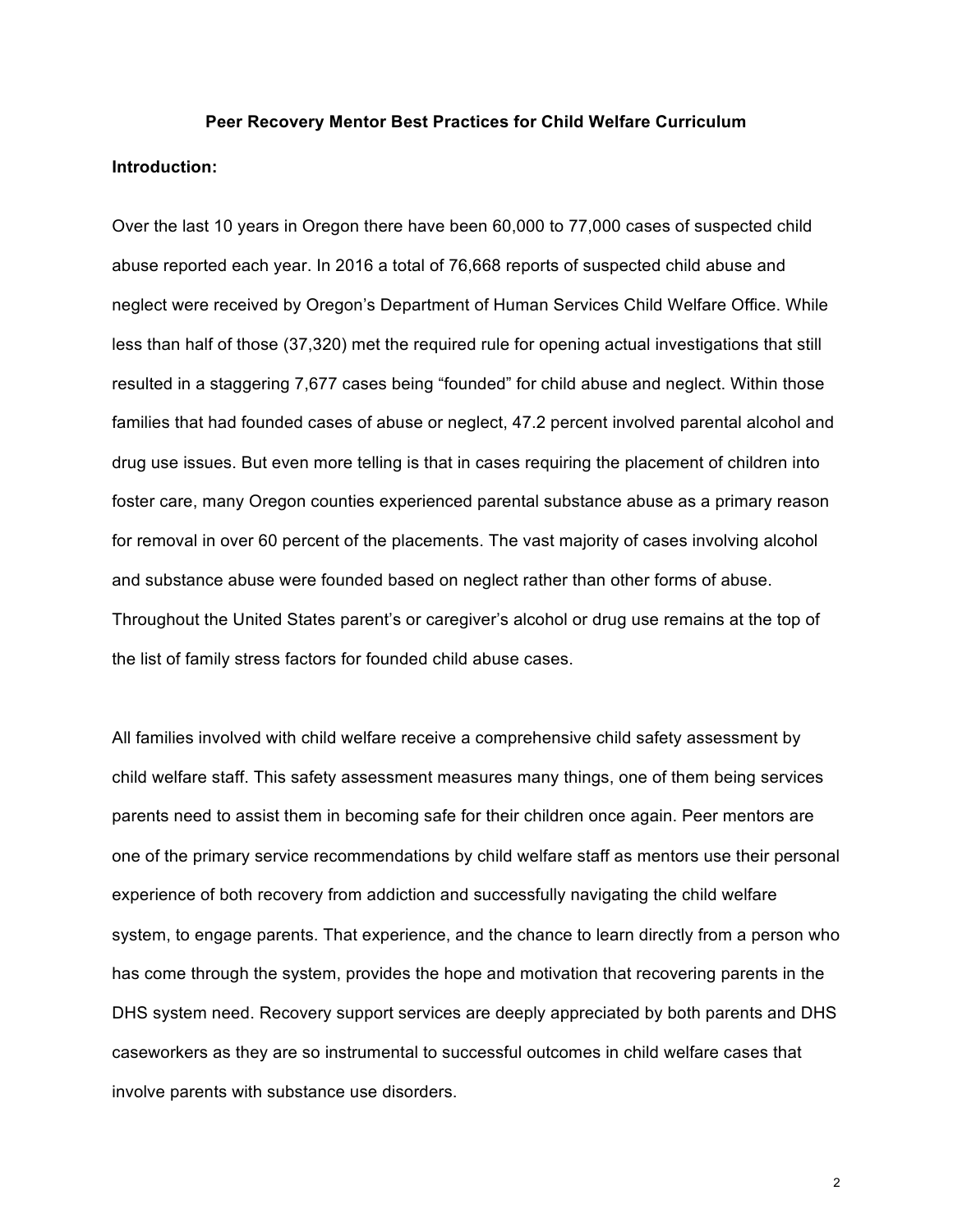#### **Classroom Procedure:**

- Trainer will present the material for students to examine and review, and then discuss each of the best practices with the entire class.
- Each student will complete the self- assessment checklist.
- Students will divide into small groups to discuss their techniques as they pertain to each of the best practices.
- Students will identify personal needs for making improvement in areas of service delivery and make note of those items.
- Trainer will facilitate a discussion and list the insights gained by the small groups.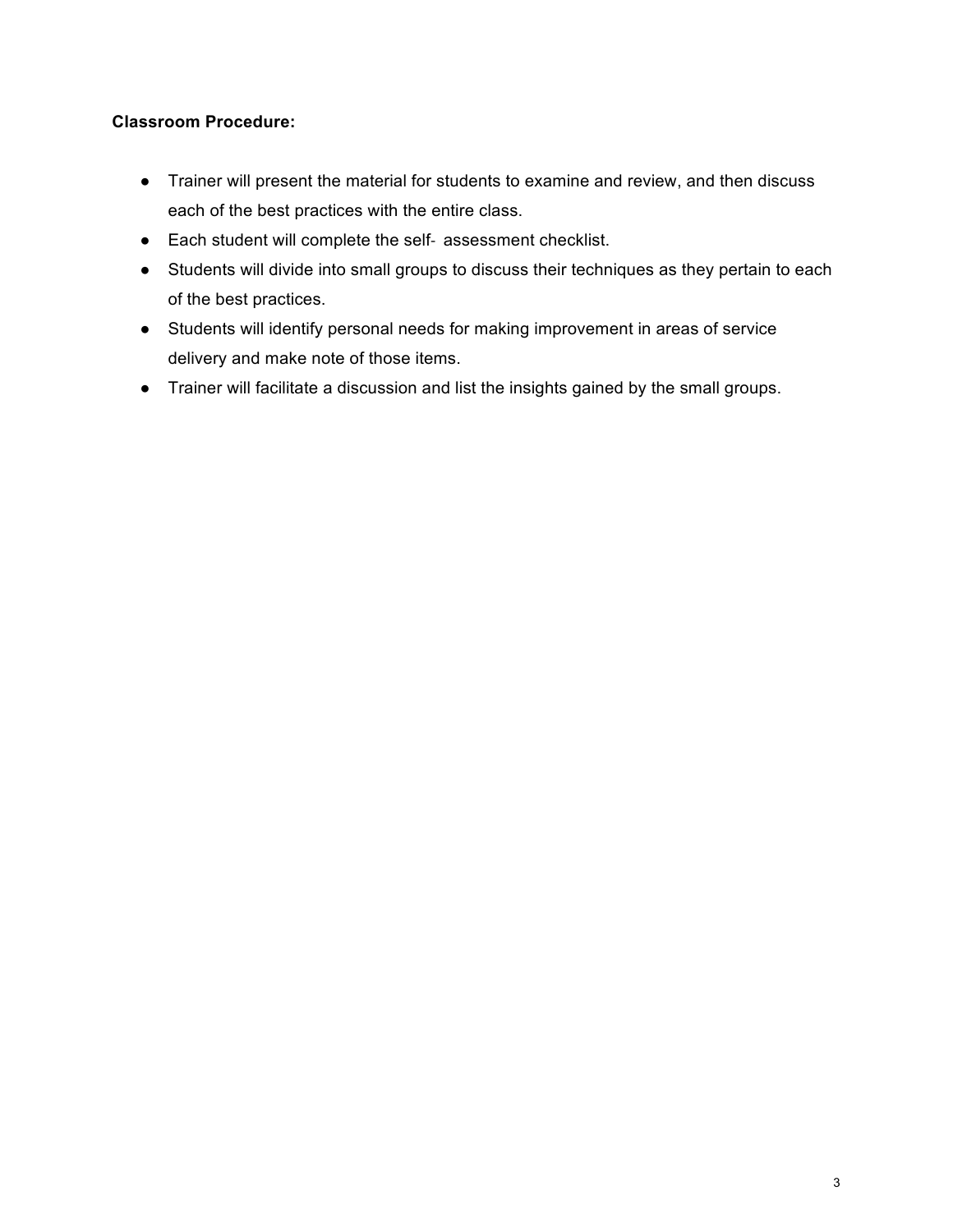#### **Methodology:**

#### **Review of literature.**

We selected 16 documents, scholarly articles related to peer mentoring in child welfare. Certified Recovery Mentors reviewed this material and selected many key points, and each compiled a list they considered to be promising practices.

#### **Findings of subject matter experts.**

Five Certified Recovery Mentors (CRM's) became the topic specialists after reviewing the material in the articles. These CRM's having child welfare personal lived-experience, met to compare those practices that they had selected. Several general themes were commonly mentioned regarding both parents and peer mentors; the value of lived experience, communication, support, and advocacy.

#### **Survey of Participants in the Consumer Advisory Committee.**

On March 28, 2017, a panel of individual parents, all of them having child welfare experience, received stipends to participate and formed the Consumer Advisory Committee. This group met at Lakeview Village Training Center to gather information from consumers regarding their experience with child welfare. A series of survey questions prompted answers from these consumers. The results yielded insight into the perspective of the parents that had various outcomes including parents with children removed from their home; parents who lost their parental rights; and parents with reunification as the outcome.

#### **Qualitative Administrative Validation:**

A draft document was distributed to administrators with peer/recovery experience for validation through managerial and administrative review, with subsequent edits to best practices based on results.

#### **DACUM Curriculum:**

Final edits to the Peer Recovery Mentor Best Practices for Child Welfare Curriculum were produced by the SME. The curriculum self- assessment grids were edited for training and selfevaluation.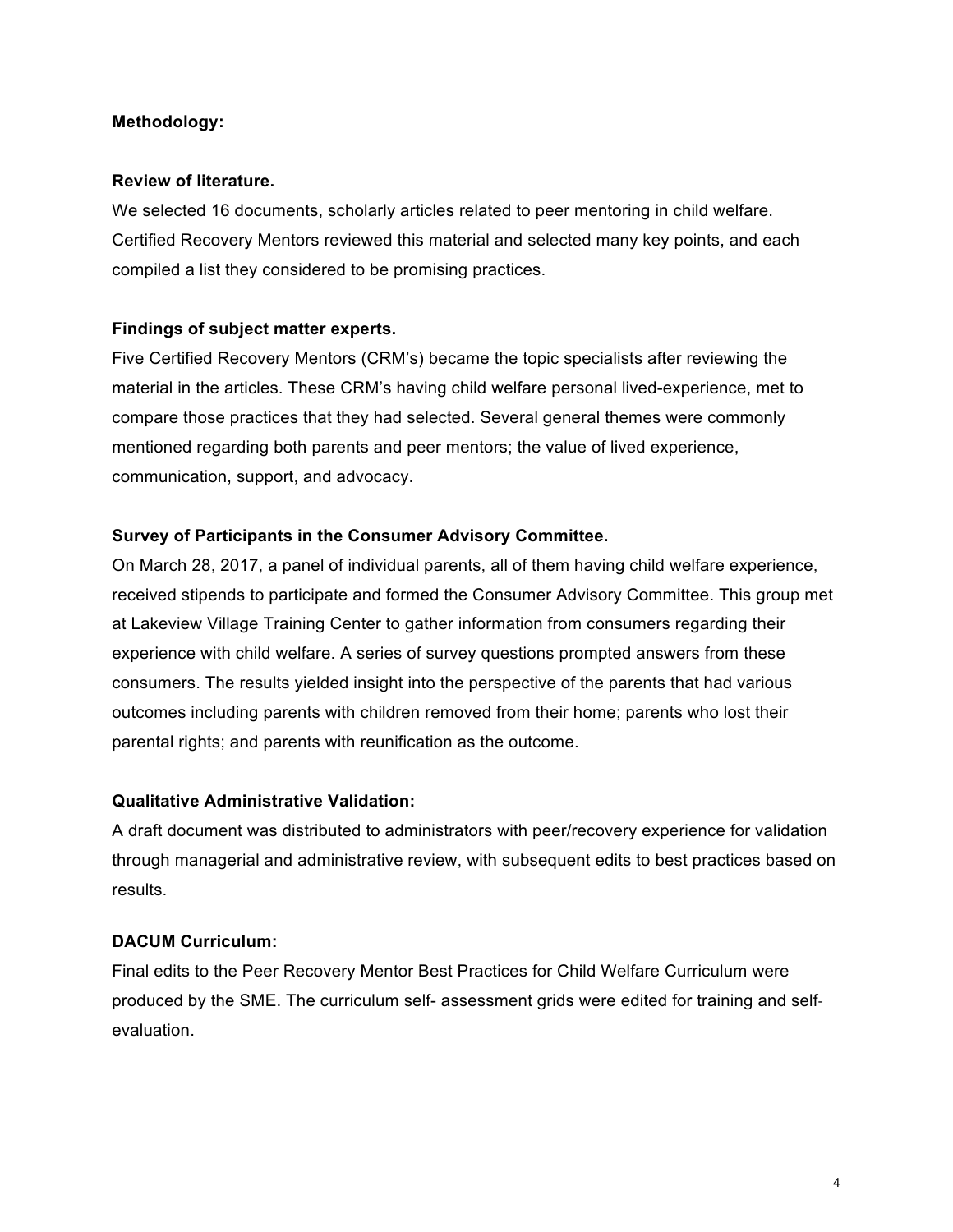#### **Systematic Literature Review and DACUM Workgroup**

#### **DACUM Lead Facilitator: Kurt B. Smith, CADC I, CRM**

- Education Director, Bay Area First Step, Inc.
- Peer Supervisor, Bay Area First Step, Inc.
- Peer Mentor & Trainer, Bay Area First Step Training Center

#### **DACUM Facilitator:**

#### **Carilea Debban, CRM**

- Recovery Center Director, Bay Area First Step, Inc.
- Peer Mentor & Trainer, Bay Area First Step Training Center

#### **Steve Sanden, NCAC I, CADC I, CRM**

- Executive Director, Bay Area First Step, Inc.
- Peer Supervisor and Trainer, Bay Area First Step Training Center

#### **Jason Paul, PSS**

- Peer Support Specialist, Bay Area First Step, Inc.
- Coos County Jail Outreach Recovery **Mentor**

#### **Maggie Klapperich, CRM**

- Addiction Recovery Team
- DHS Child Welfare Outreach Worker, CRM
- Subject Matter Expert, DHS Child Welfare

#### **Editing & Qualitative Review**

#### **Eric Martin, MAC, CADC III, PRC, CPS**

- Peer Trainer, Daystar Education
- Peer Consultant, 4th Dimension Recovery **Center**
- Supervisor, VPGR Peer Services
- Peer Delivered Services Researcher, Health Share of Oregon
- Adjunct Faculty, University of Oregon

#### **Jay M. Wurscher, CADC II**

- Alcohol and Drug Services Coordinator
- Oregon DHS Office of Child Welfare programs

#### **Linda May Wacker, MEd**

- Program Manager, Morrison Child & Family Services Parent Mentor Program
- Peer Mentor Trainer & Supervisor, Morrison Child & Family Services Parent Mentor Program
- Co-author, OHA-accredited Parent Mentor CRM Training Curriculum
- Member, Multnomah County Child Welfare Fathers Advisory Board

The development of this curriculum was funded through the Oregon Regional Facilitation Center grant from the Oregon Health Authority, Health Services Division.

#### **Recommended Citation:**

Smith, K. Debban, C. Sanden, S. Martin, E. Wurscher, J. Wacker, L M. Klapperich, M. Paul, J. (2017). *Substance Use Disorder Peer Delivered Services Child Welfare Best Practices Curriculum*. Southern Oregon Regional Facilitation Center, North Bend, Oregon.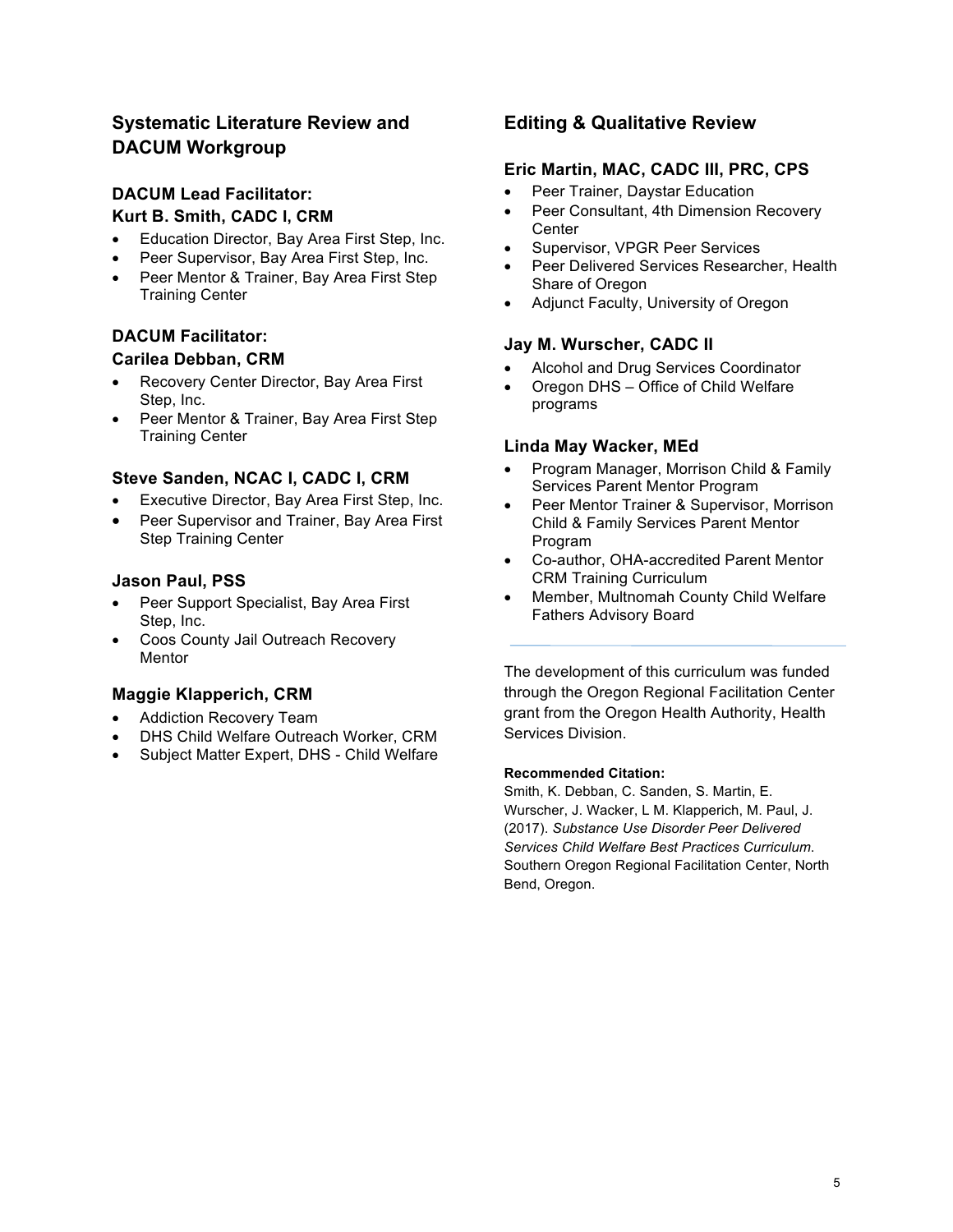## **Peer Recovery Mentor Best Practices for Child Welfare Curriculum**

| <b>Best Practice One:</b>   | Establishing a Connection with Parents                                                        |
|-----------------------------|-----------------------------------------------------------------------------------------------|
| <b>Best Practice Two:</b>   | <b>Supporting Positive Engagement in Services</b>                                             |
| <b>Best Practice Three:</b> | Supporting Compliance with Child Welfare                                                      |
| <b>Best Practice Four:</b>  | <b>Promoting Self-efficacy</b>                                                                |
| <b>Best Practice Five:</b>  | Inspiring Hope and Serving as Reunification Role<br><b>Models</b>                             |
| <b>Best Practice Six:</b>   | Person-centered Trauma-informed Services that<br>Evoke Individual Needs, Objectives and Goals |
| <b>Best Practice Seven:</b> | Advocating for Parents with Child Welfare                                                     |
| <b>Best Practice Eight:</b> | <b>Guiding Development of Supportive Relationships</b>                                        |
| <b>Best Practice Nine:</b>  | Guiding and Teaching System Navigation                                                        |
| <b>Best Practice Ten:</b>   | Regulations, Ethical Conduct, and Peer Boundaries                                             |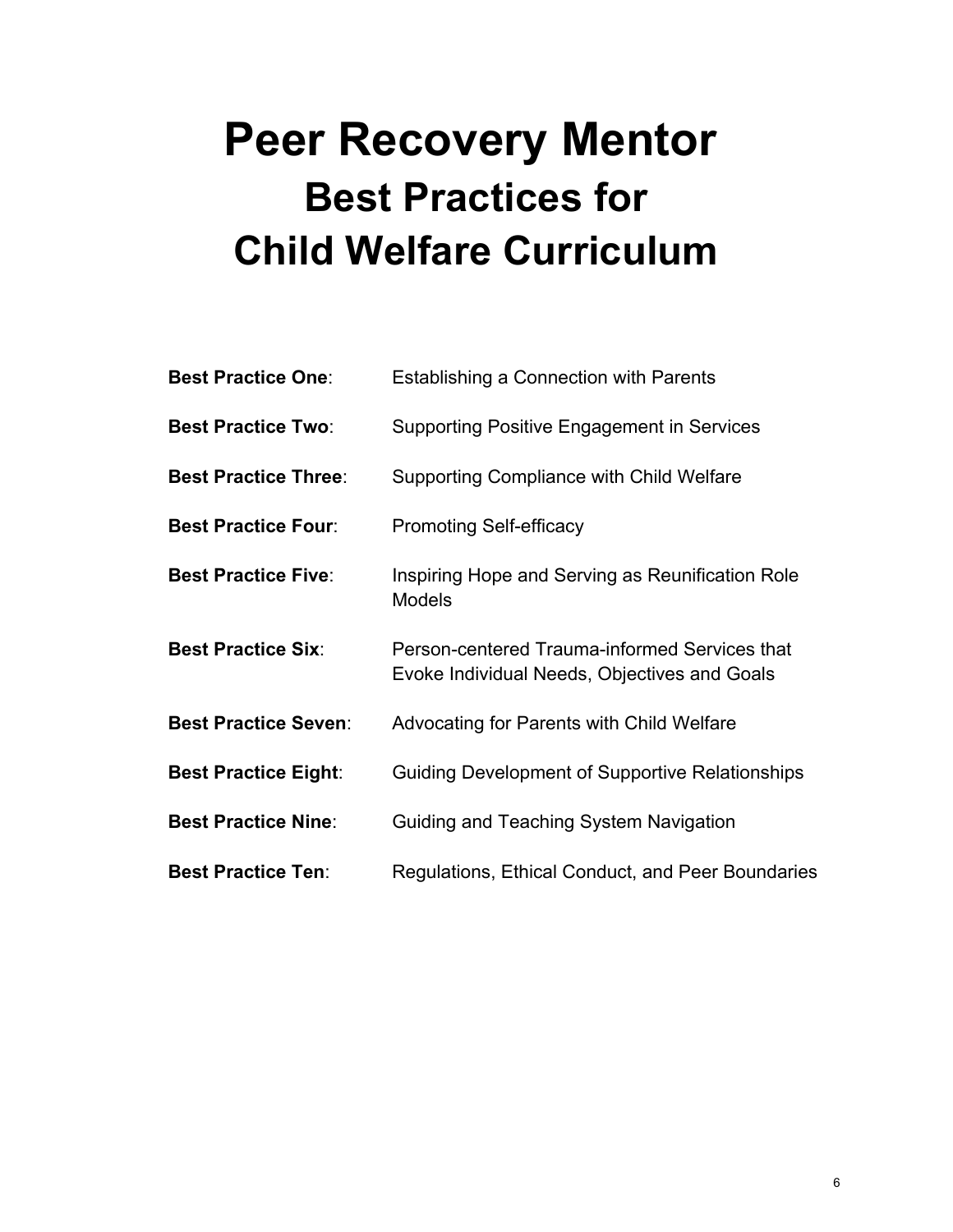### **Best Practice One: Establishing a Connection with Parents**

Peer Recovery Mentors build trust with parents by developing a connection through the sharing of their personal experience and history of managing their substance use disorders and past child welfare involvement. They engage individuals in a caring relationship by recognizing trauma, understanding and articulating fears of parent-child separation, and listening carefully to the content and emotion being shared. Peers demonstrate acceptance and respect with non-judgmental understanding. They alleviate the parent's feelings of guilt and shame and counter the stigmatization often associated with addiction, child welfare investigations, court appearances and out-of-home placement of their children.

| <b>Self-Assessment Checklist</b>                                                                                                                                                                                                                                                                                                                                                                               |
|----------------------------------------------------------------------------------------------------------------------------------------------------------------------------------------------------------------------------------------------------------------------------------------------------------------------------------------------------------------------------------------------------------------|
| Peers share their stories. They share the experience of having had an<br>open child welfare case, having children removed from the home, and<br>all the related feelings. Sharing the common experience can build trust<br>and rapport with parents. Peers practice reflective listening and provide<br>constructive feedback utilizing Motivational Interviewing skills.                                      |
| Peers treat all parents/guardians equally and strive to connect<br>consistently with individuals. Peers are aware of disparity data<br>regarding out-of-home placements and termination of parental rights.<br>Peers strive to make a connection with all parents without regard to<br>race, ethnicity, cultural identity, religion, gender, sexual orientation,<br>gender identity/expression, or disability. |
| Peers inspire hope through sharing their re-unification stories. They<br>motivate parents by identifying factors of resiliency and self-efficacy<br>that support parents in complying with the requirements of child welfare<br>and family court. Peers understand that hope springs from their stories<br>of re-unification, not their stories of active addiction.                                           |

## **Best Practice Two: Supporting Positive Engagement in Services**

Peer Recovery Mentors maintain regular communication through assertive outreach and being available for frequent face to face contact. Contact may also be by phone outside normal business hours and supporting engagement in services. Peers reach out to parents knowing accessibility and responsiveness increases the likelihood they will connect with the mentor. Peers encourage parents to engage in services such as: alcohol and drug treatment, mental health sessions, recovery meetings, parenting classes and support groups, anger management classes, and domestic violence classes.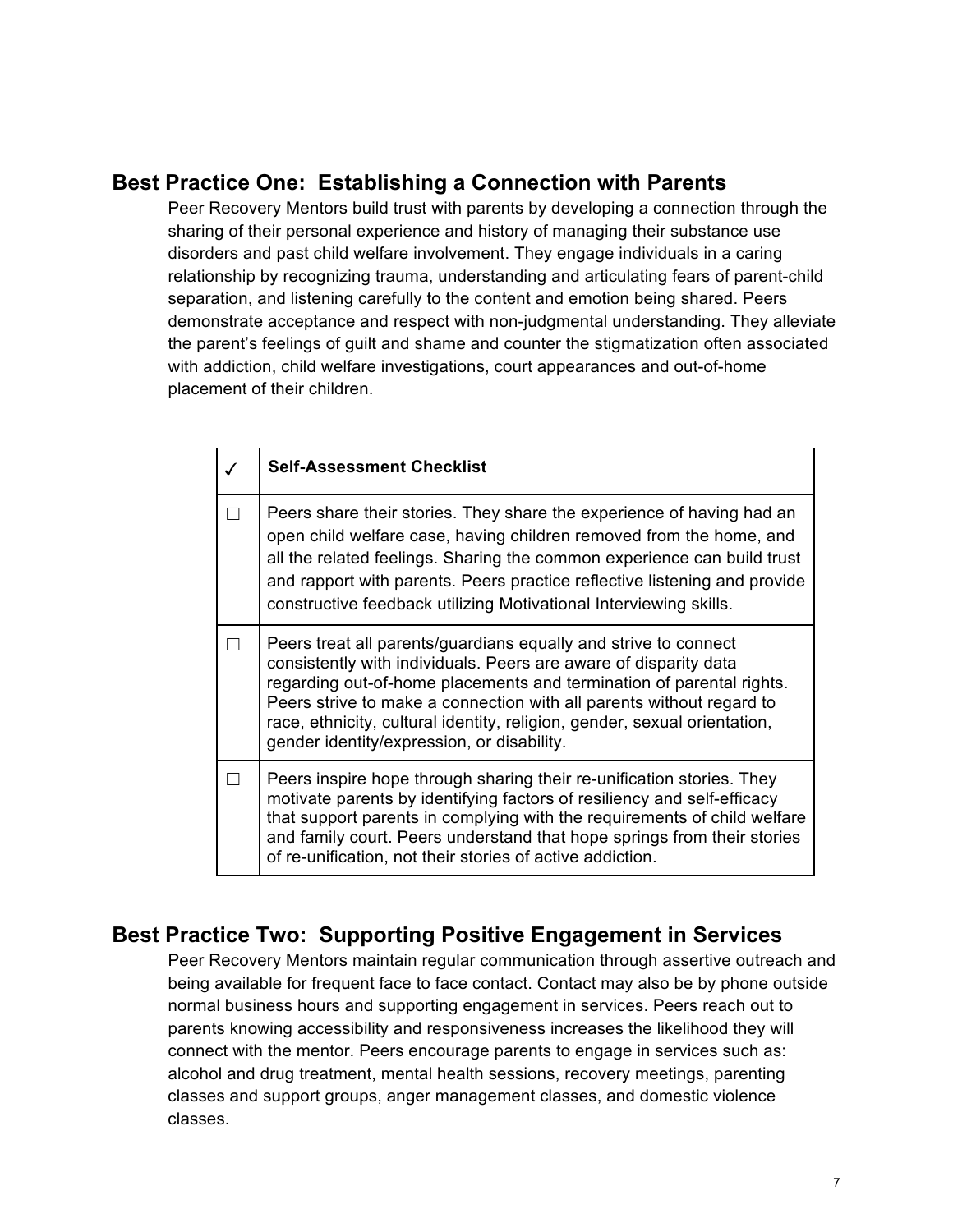| <b>Self-Assessment Checklist</b>                                                                                                                                                                                                                                                                                                                                                                                                                                                                                                                                          |
|---------------------------------------------------------------------------------------------------------------------------------------------------------------------------------------------------------------------------------------------------------------------------------------------------------------------------------------------------------------------------------------------------------------------------------------------------------------------------------------------------------------------------------------------------------------------------|
| Peers keep a consistent open line of communication that serves to<br>foster engagement in agency services and develop alliances that may<br>result in a more positive outcome.                                                                                                                                                                                                                                                                                                                                                                                            |
| Peers address unfounded fears, anxiety and rumors that some parents<br>experience, such as, "The state wants to take your babies and sell<br>them through adoption to make money for the state." Peers share their<br>prior misconceptions regarding the motives of child welfare. Peers<br>work to reduce "triangulation" between parents, peers and the child<br>welfare system. Peers do not collude with parents against the child<br>welfare system, and do not make disparaging comments about child<br>welfare workers, state's attorney's or family court judges. |
| Peers assist parents by inquiring about services that may be helpful.<br>Peers providing information and support with employment services,<br>housing options, childcare, and transportation.                                                                                                                                                                                                                                                                                                                                                                             |
| Peers address issues in the child welfare Safety Plan, advocate for the<br>parent, support family reunification. Peers explain child welfare<br>positions when possible and assists parent in understanding that<br>position when it does not match with parent hopes. Peers do not<br>determine child safety.                                                                                                                                                                                                                                                            |

## **Best Practice Three: Supporting Compliance with Child Welfare**

Peer Recovery Mentors assist individuals in identifying their ambivalence and resistance regarding engagement with child welfare. Peers describe their experience of how improving communication with their caseworker impacted their own child welfare case. Peers assist in overcoming barriers to treatment attendance, success in recovery and completion of treatment, in order to comply with the child welfare plan. Peers describe the personal benefits of compliance with child welfare staff and services and the potential self-improvement and growth through participation in services, regardless of the outcome. Peers utilize the principles of motivational enhancement to increase the parent's motivation for change and engage individuals in change talk.

| <b>Self-Assessment Checklist</b>                                                                                                                                                                                                                                                                                                           |
|--------------------------------------------------------------------------------------------------------------------------------------------------------------------------------------------------------------------------------------------------------------------------------------------------------------------------------------------|
| Peers assist individuals in identifying their ambivalence regarding<br>compliance with child welfare throughout the process from<br>assessment, protective action planning, the development of an<br>ongoing safety plan, and conditions of return. Peers utilize the<br>principles of motivational enhancement to increase motivation for |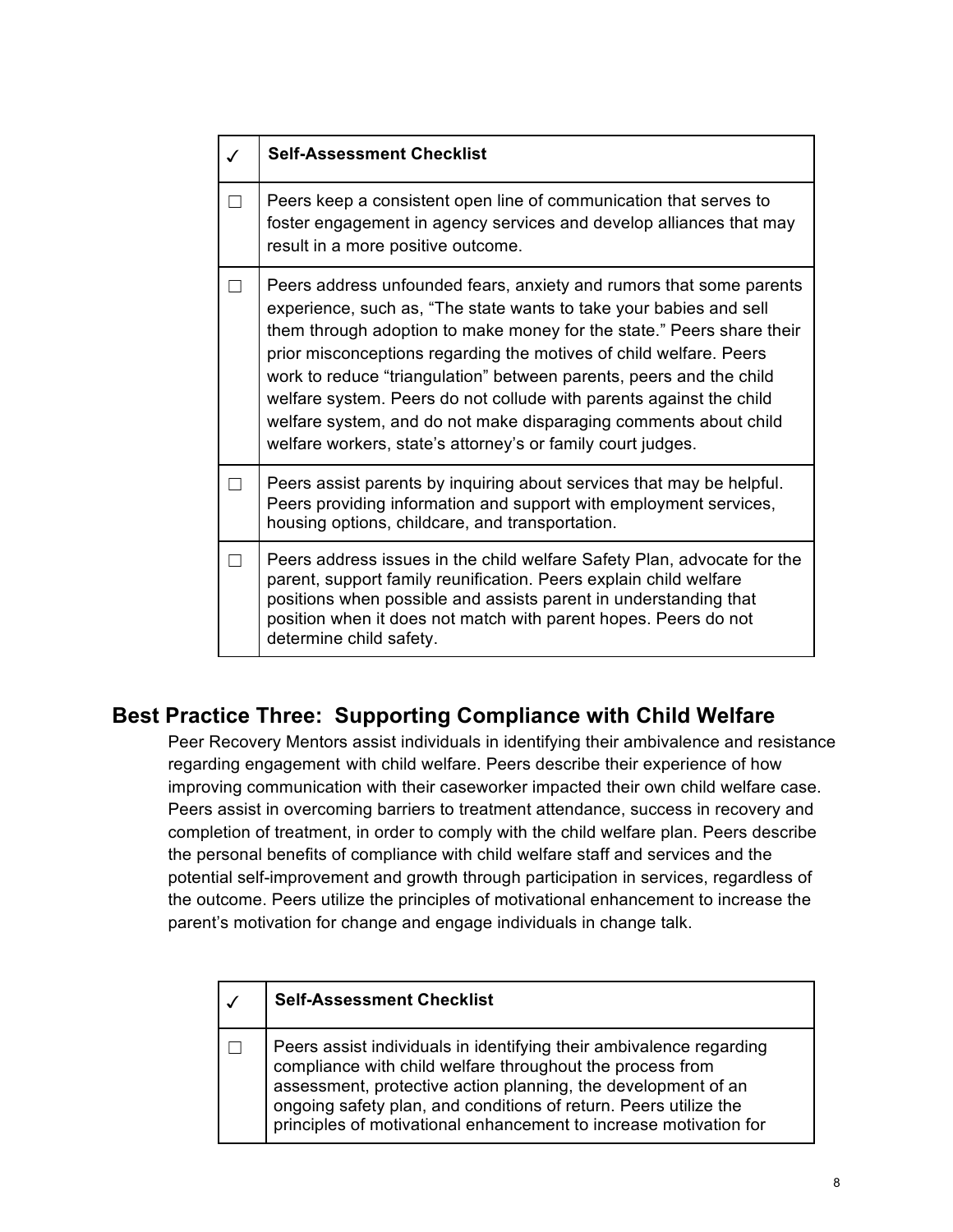| change and engage individuals in change talk.                                                                                                                                                                                                                                                                                                                                                                                                                                                                                                                                                                                                                                                                                                                                                                                                                                    |  |
|----------------------------------------------------------------------------------------------------------------------------------------------------------------------------------------------------------------------------------------------------------------------------------------------------------------------------------------------------------------------------------------------------------------------------------------------------------------------------------------------------------------------------------------------------------------------------------------------------------------------------------------------------------------------------------------------------------------------------------------------------------------------------------------------------------------------------------------------------------------------------------|--|
| Peers support individuals in a variety of settings including family court,<br>alcohol and drug treatment, parole/probation, and child welfare<br>proceedings such as initial child visits and safety/family meetings.<br>Peers model for parents how to communicate with caseworkers,<br>attorneys, and judges, in a way that will help them be heard.                                                                                                                                                                                                                                                                                                                                                                                                                                                                                                                           |  |
| Peers understand that they can be advocates regardless of level of<br>engagement or compliance. Peers should not abandon any individual<br>due to noncompliance or perceived low motivation for change.                                                                                                                                                                                                                                                                                                                                                                                                                                                                                                                                                                                                                                                                          |  |
| Peers understand the importance of motivation, participation, and<br>compliance during varying stages of child welfare involvement and<br>have a contemporary understanding of the process.                                                                                                                                                                                                                                                                                                                                                                                                                                                                                                                                                                                                                                                                                      |  |
| $\Box$ Initial Report and Screening:<br>Peers can be involved soon after parent's initial child welfare<br>contact with the CPS worker and law enforcement at the home.<br>They express empathy, share lived-experience of having a child<br>removed from the home, helping reassure them, and strive to<br>motivate parents to cooperate with child protective services.<br>Mentors can and should be present at preliminary/shelter<br>hearings to help orient parents to that process, offer emotional<br>support and encourage them to advocate for visits with their<br>child as quickly as possible. Whenever possible, caseworkers<br>should notify a parent's mentor that a removal is imminent<br>(within the same day, not long enough for the mentor to feel<br>they are holding a secret) if the parent and their mentor have<br>already established a relationship. |  |
| □ Investigation and Substantiation:<br>Peers communicate with individuals in these early stages,<br>expressing the importance of having a willingness to participate<br>in services with child welfare as it can affect the outcome. They<br>work to understand the safety threats child welfare has<br>identified to assist parent on why the involvement will continue.                                                                                                                                                                                                                                                                                                                                                                                                                                                                                                        |  |
| $\Box$ In-home placement:<br>Peers encourage prosocial behaviors and development of<br>positive parenting skills in the process while supporting<br>compliance and engagement in services. Peer helps parent<br>understand the protective capacities child welfare feels are<br>important for the individual to be a safe parent.                                                                                                                                                                                                                                                                                                                                                                                                                                                                                                                                                |  |
| $\Box$ Out-of-home placement:<br>Peers recognize the authority of child welfare and the court to<br>make decisions about child removal and help parents<br>understand that authority. Peers support parents through<br>separation and grieving. Peers support compliance with child                                                                                                                                                                                                                                                                                                                                                                                                                                                                                                                                                                                              |  |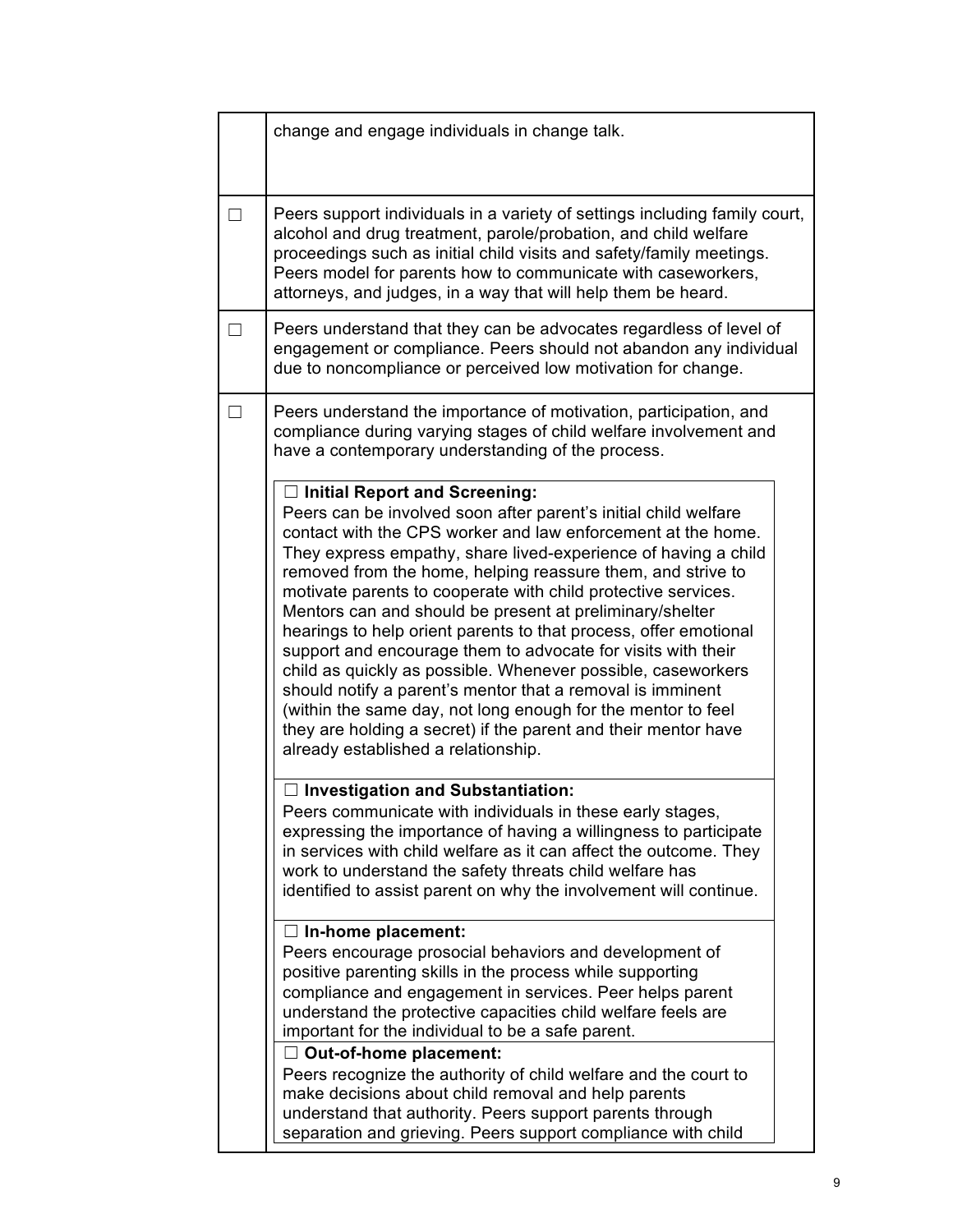| welfare and consistently clarifies to the parent the steps child<br>welfare determines are necessary for reunification (conditions<br>for return) using the principles of motivational enhancement.<br>Peers help parent to build their relationships with foster parents.                                                                                                                                                                       |
|--------------------------------------------------------------------------------------------------------------------------------------------------------------------------------------------------------------------------------------------------------------------------------------------------------------------------------------------------------------------------------------------------------------------------------------------------|
| $\Box$ Court, Dependency Petition, Attorneys:<br>Peers help parents navigate the legal system, participating in<br>hearings, and having specific knowledge of the Court<br>proceedings. Peers help parents understand legal jargon and<br>processes, be prepared for court appearances, and understand<br>the role of various parties in their legal case.                                                                                       |
| $\Box$ Family Services, Meetings, Child Visits:<br>Peers support parents in family meetings and encourage<br>engagement and active participation in all meetings regarding<br>services. They model and encourage cooperation with staff in<br>supervised visitation, and staying focused on making the visit<br>as positive as possible for their children.                                                                                      |
| □ Permanency Outcomes: Reunification/ Relative<br><b>Placement / Guardianship / Adoption:</b><br>Peers continue to promote recovery and its benefits, regardless<br>of the outcome in the case. Peers work with child welfare to<br>understand the precise child plan, and the child welfare<br>justification, to better support the parent with whatever outcome<br>the court has decided to make permanent for their child.<br>$\Box$ Closure: |
| Peers understand that recovery support should not end with the<br>closure of their case with child welfare. Peers support parents<br>in identifying ongoing recovery supports for them to access<br>once mentoring services are closed.                                                                                                                                                                                                          |

## **Best Practice Four: Promoting Self-efficacy**

Peer Recovery Mentors encourage parents and promote their beliefs in their own capacity to execute the behaviors necessary to achieve and sustain recovery, and to parent their children safely. Peers reflect confidence in parent's ability to exert control over their own motivation, behavior, and social environments. Peers identify and reinforce prior and current successes to build self-efficacy and resilience. Peers model and rehearse patterns of prosocial healthy behaviors.

| <b>Self-Assessment Checklist</b>                                                                                                                                                                           |
|------------------------------------------------------------------------------------------------------------------------------------------------------------------------------------------------------------|
| Peers take a strength-based approach, encouraging individuals to<br>build on past achievements to inspire success in their current<br>situation. Peers ask questions regarding prior successes, including, |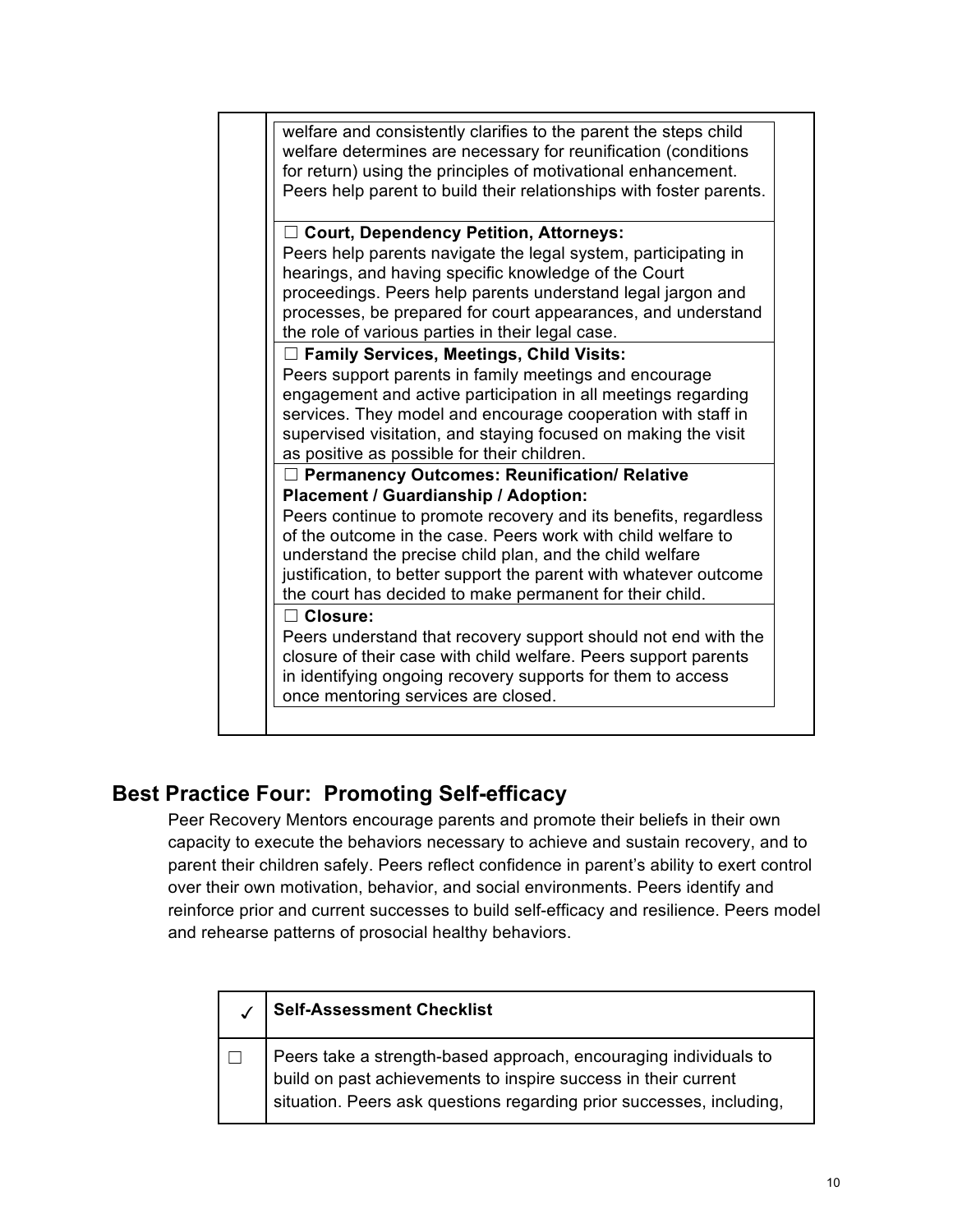| but not limited to, "What's the longest period of time you have ever<br>quit using drugs in the past? How did you do it?"                                                                                                                                                                                                                                                                                           |
|---------------------------------------------------------------------------------------------------------------------------------------------------------------------------------------------------------------------------------------------------------------------------------------------------------------------------------------------------------------------------------------------------------------------|
| Peers help individuals trust their own abilities in the face of adversity<br>and view their circumstances and challenges as an opportunity for<br>growth. Peers assist individuals in identifying difficult circumstances<br>that they have survived in the past, and assist individuals in<br>developing resiliency by identifying times in their lives they have been<br>"survivors" and have overcome adversity. |
| Peers help parents believe in themselves as they develop skills,<br>pursue goals of recovery and articulate and demonstrate skills for<br>positive parenting.                                                                                                                                                                                                                                                       |

## **Best Practice Five: Inspiring Hope and Serving as Reunification Role Models**

Peer Recovery Mentors inspire hope through self-disclosure, while role modeling healthy lifestyle choices. Peers teach prosocial behavior in recovery and wellness. Peers guide in the process of setting goals. Peers understand that ambivalence should be viewed as positive in terms of readiness to change and engage individuals in dialog to mobilize change talk.

| <b>Self-Assessment Checklist</b>                                                                                                                                               |
|--------------------------------------------------------------------------------------------------------------------------------------------------------------------------------|
| Peers serve as a role models, and supportive guides, and<br>demonstrate the possibility of change, consistently promoting<br>wellness and exhibiting the benefits of recovery. |
| Peers understand the fears and uncertainty associated with having an<br>open child welfare case and help resolve those fears through shared<br>lived experience.               |
| Peers are responsible for fulfilling the role of a trusted and supportive<br>guide for each participating individual.                                                          |

## **Best Practice Six: Person-centered Trauma-informed Services that Evoke Individual Needs, Objectives and Goals**

Peer Recovery Mentors help individuals with crisis management using a traumainformed approach. Peers recognize the impact of trauma and seek to actively resist re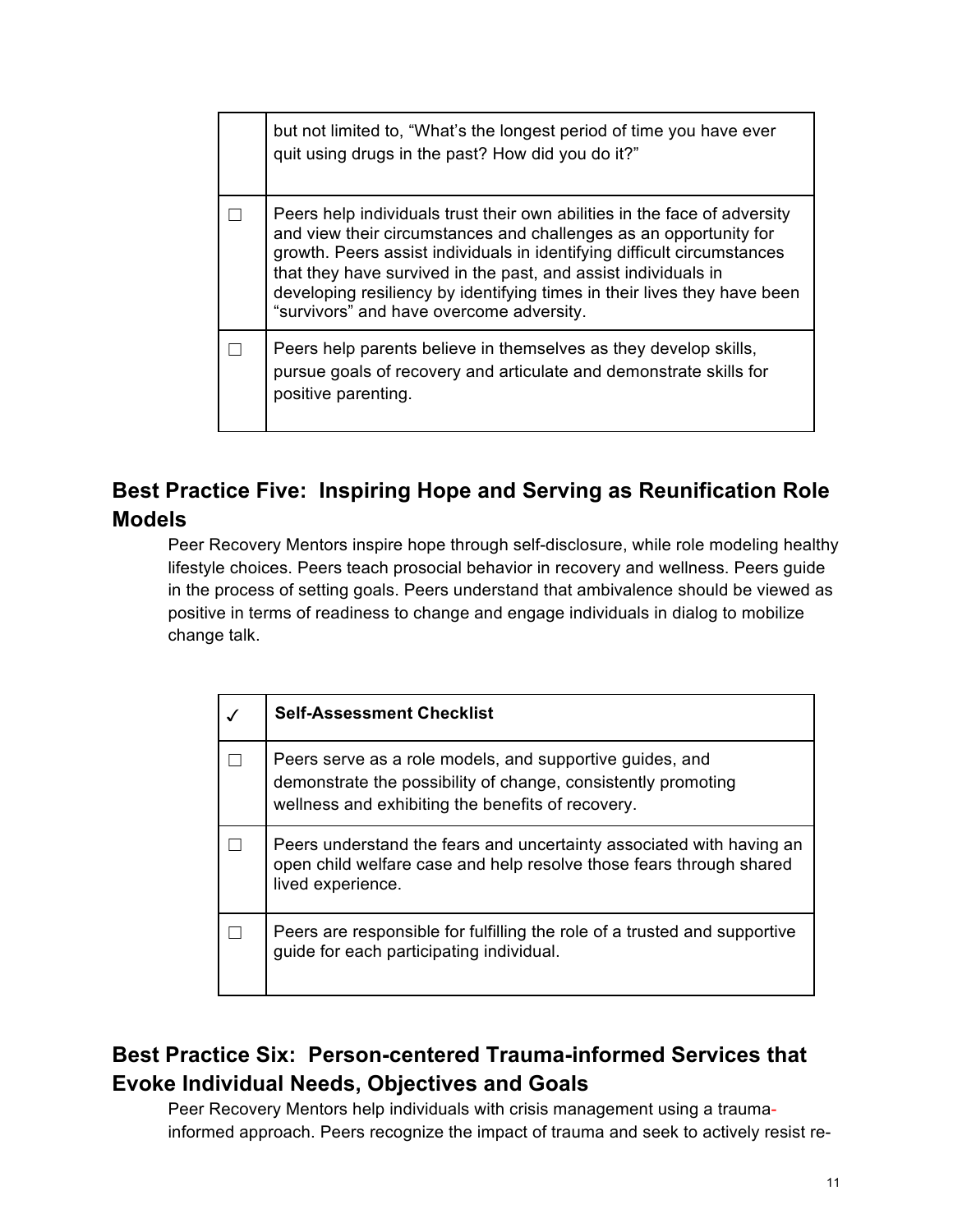traumatization. Peers are mindful of the importance of self-care and practice stress reduction methods to reduce risk and maintain safety. Peers provide emotional support, reducing anxiety and inspiring confidence. Peer Recovery Mentors assist in planning to accomplish objectives, propose strategies, and support individuals in finding their own pathways to recovery. Oftentimes, parents involved with child welfare have little voice in adopting goals that are established by child welfare and family courts. Peers assist these individuals in identifying objectives to achieve court mandated goals. Peers support parents in decision making processes and encourage engagement in activities with the child welfare case management process; from the safety assessment, to safety planning, creating a Protective Action Plan, identifying Conditions for Return, participating in Permanency Hearings at family court and all meetings possible where their child, or child welfare case is being discussed.

| $\checkmark$ | <b>Self-Assessment Checklist</b>                                                                                                                                                                                                                                                                                                                                                                                                                                        |
|--------------|-------------------------------------------------------------------------------------------------------------------------------------------------------------------------------------------------------------------------------------------------------------------------------------------------------------------------------------------------------------------------------------------------------------------------------------------------------------------------|
|              | Peers encourage creative and ambitious thinking about future goals<br>and achievements.                                                                                                                                                                                                                                                                                                                                                                                 |
| П            | Peers create an environment where individuals feel safe<br>acknowledging areas where they may need improvement. Peers<br>explain the limits of confidentiality and create trust and safety through<br>adherence to confidentiality.                                                                                                                                                                                                                                     |
| $\Box$       | Peers assist individuals to identify their experience, personal<br>characteristics, strengths, and skills necessary to develop success in<br>their personal lives and in the workplace.                                                                                                                                                                                                                                                                                 |
|              | Peers are culturally responsive and mindful of individuals' cultural<br>values when encouraging goal setting and planning for future success<br>and personal achievement.                                                                                                                                                                                                                                                                                               |
| П            | Peers exhibit an attitude of cultural humility, being mindful of different<br>cultural norms as they are revealed by individuals.                                                                                                                                                                                                                                                                                                                                       |
|              | Peers understand the stigma, discrimination, and exploitation<br>individuals can face within the child welfare system, including<br>cultural/ethnic minorities, individuals who identify as LGBTQ, those<br>with substance use disorders, mental health challenges, or physical<br>disabilities. Peers share the strength and key personal strategies<br>necessary to deal appropriately and safely with negative feelings and<br>anger that come from those realities. |
|              | Peers address inequity. Peers understand the stigma, discrimination,<br>and exploitation individuals face within society as a result of their child<br>welfare involvement.                                                                                                                                                                                                                                                                                             |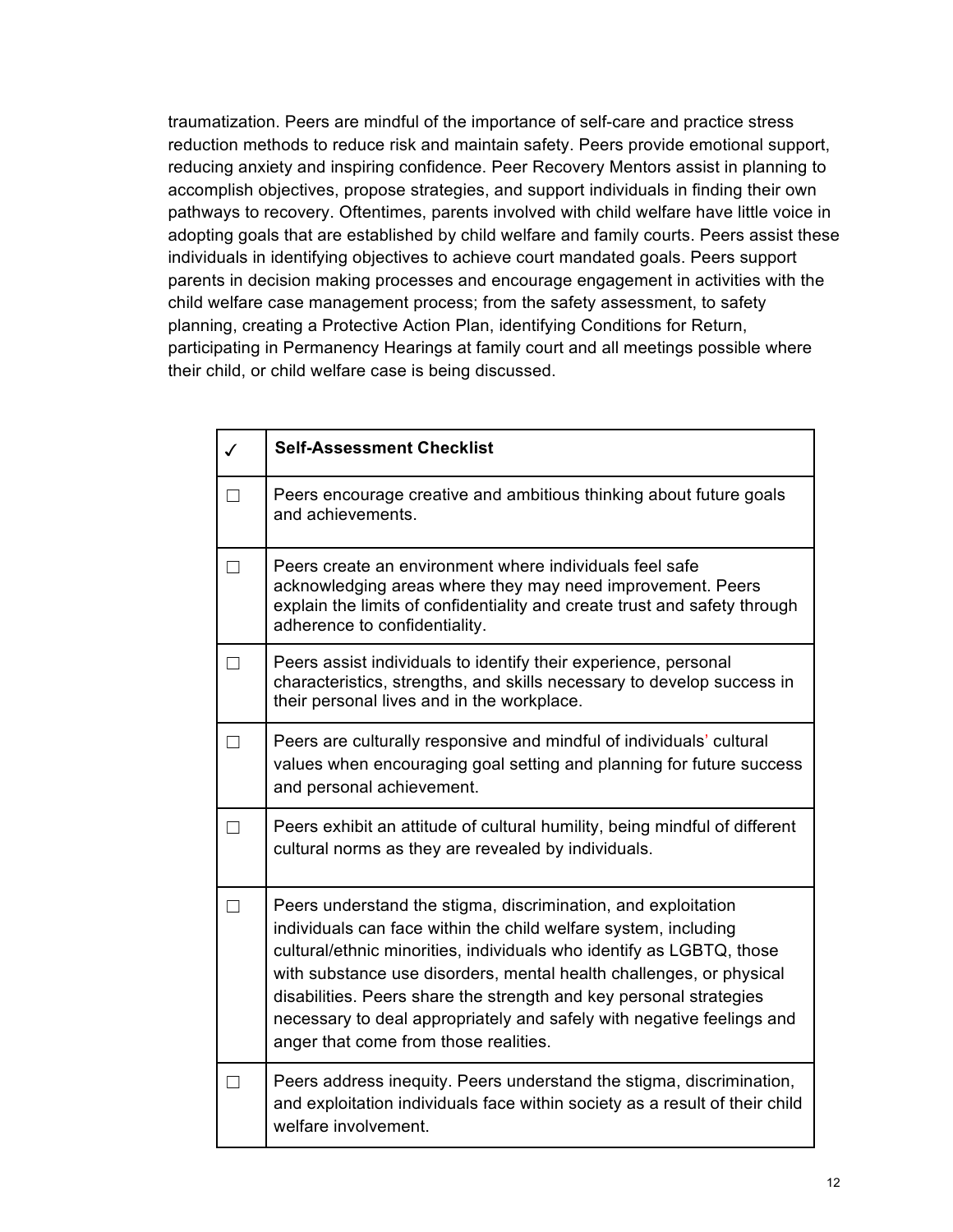$\Box$  Self-care is a critical part of working in the field of recovery support services. Peers understand the importance of self-care and will be committed to maintaining physical, emotional, and spiritual health. Peers will continue to actively maintain a program of recovery.

## **Best Practice Seven: Advocating for Parents with Child Welfare**

Peer Recovery Mentors advocate for individuals by making sure the parent's voices are heard. Peers question caseworkers to make them aware of situations where individuals need representation. Peers offer clarity by modeling effective communication skills with caseworkers. Peers support parents in visitation, and relationships with foster parents. Peers represent individuals in a variety of settings and systems, but always with the parent, not speaking for the parent. Peers working out of a stand- alone, consumer operated (peer-run) organization, are best able to advocate for parents with child welfare, because they are not governed by the agency.

| <b>Self-Assessment Checklist</b>                                                                                                                                                                                                    |
|-------------------------------------------------------------------------------------------------------------------------------------------------------------------------------------------------------------------------------------|
| Peers should always use a strength-based approach when advocating<br>on behalf of an individual. They should accentuate the positive related<br>to the parent's accomplishments, goals completed, tasks completed,<br>and attitude. |
| Peers understand that advocacy efforts are dynamic in nature and are<br>determined on an individual basis by client need.                                                                                                           |
| Peers ensure that parents are given a voice in the process of<br>developing case plans, and advocate for inclusion of the birth family in<br>all aspects of child welfare agency service.                                           |

## **Best Practice Eight: Guiding Development of Supportive Relationships**

Peer Recovery Mentors support positive and healthy affiliation with other peers by guiding parents in the development of supportive relationships. Peers encourage growth in building a recovery support group. Peers promote involvement in Recovery Center activities, as well as alcohol and drug free housing communities. Peers communicate the critical importance of community support for long term success in recovery. Peers support parents asking for letters of support and recommendations from professionals they have worked with for placements and other steps forward. Peers support the parent when some of those requests are denied.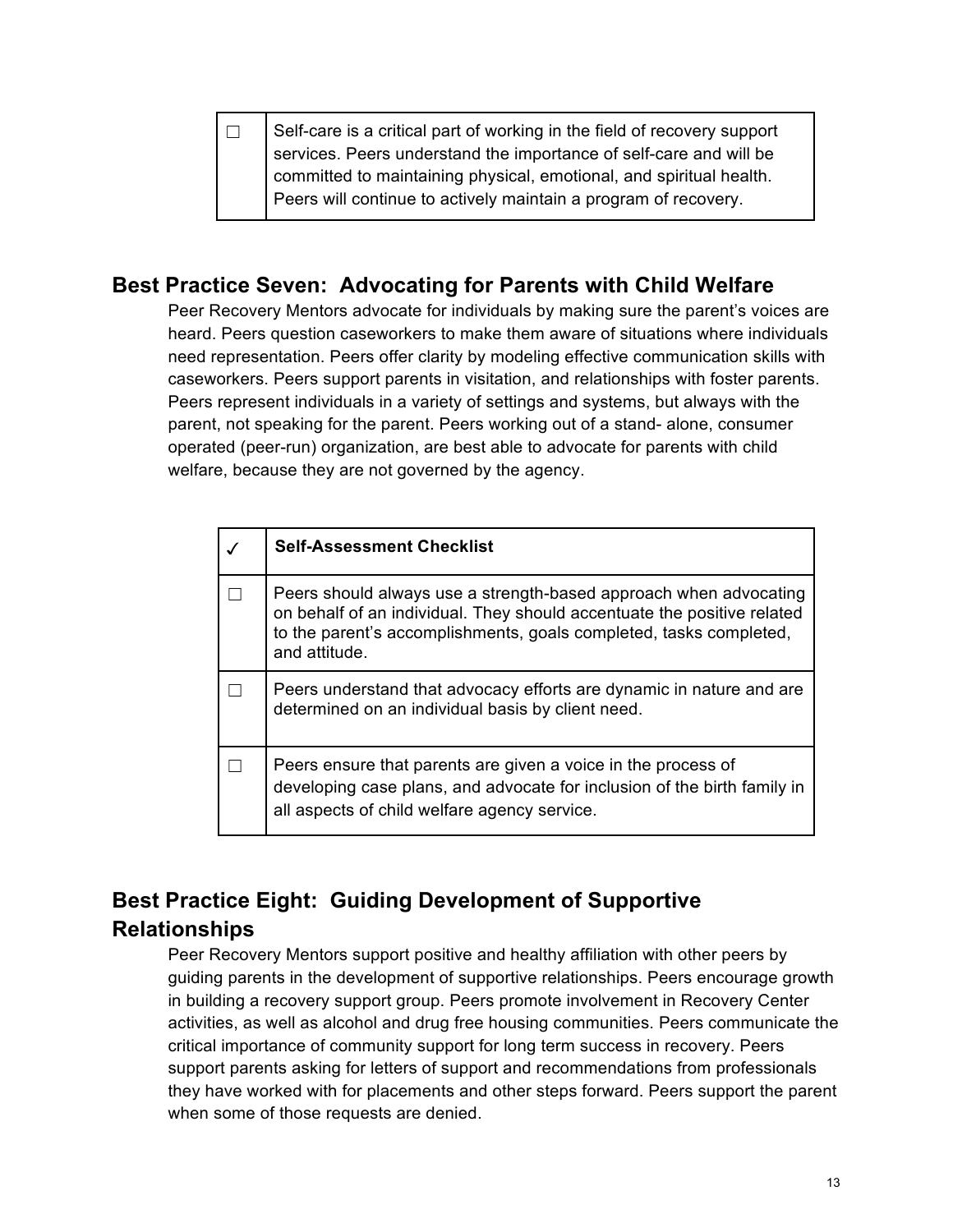| <b>Self-Assessment Checklist</b>                                                                                                                     |
|------------------------------------------------------------------------------------------------------------------------------------------------------|
| Peers facilitate contacts within the recovery community that promote<br>alcohol and drug free socialization opportunities.                           |
| Peers help individuals connect with appropriate resources available in<br>the community.                                                             |
| Peers encourage involvement in local mutual support groups. Peers<br>can accompany individuals by attending meetings, and other<br>community events. |

## **Best Practice Nine: Guiding and Teaching System Navigation**

Peer Recovery Mentors guide parents in initial navigation of systems, and in learning to self-navigate, by providing information regarding system requirements, such as supervision guidelines, the culture of helping organizations, and treatment plan stipulations. Peers may provide transportation to appointments and meetings. Peers are punctual and model arriving on time, being organized, remaining calm, minimizing expectations, and asking for exactly what they need. Peers model and coach selfadvocacy and appropriate behavior for interaction with professionals.

| <b>Self-Assessment Checklist</b>                                                                                                                                                       |
|----------------------------------------------------------------------------------------------------------------------------------------------------------------------------------------|
| Peers help individuals navigate child welfare involvement by having<br>experience with the process, and specific knowledge of agency<br>requirements.                                  |
| Peers have experience with various agencies within the system of<br>addiction and mental health providers as well as state courts, Social<br>Security, DMV, Housing Authority and DHS. |
| Peers demonstrate effective communication and organizational skills,<br>coaching self-advocacy and assertiveness in interactions with<br>professionals.                                |

## **Best Practice Ten: Regulations, Ethical Conduct and Peer Boundaries**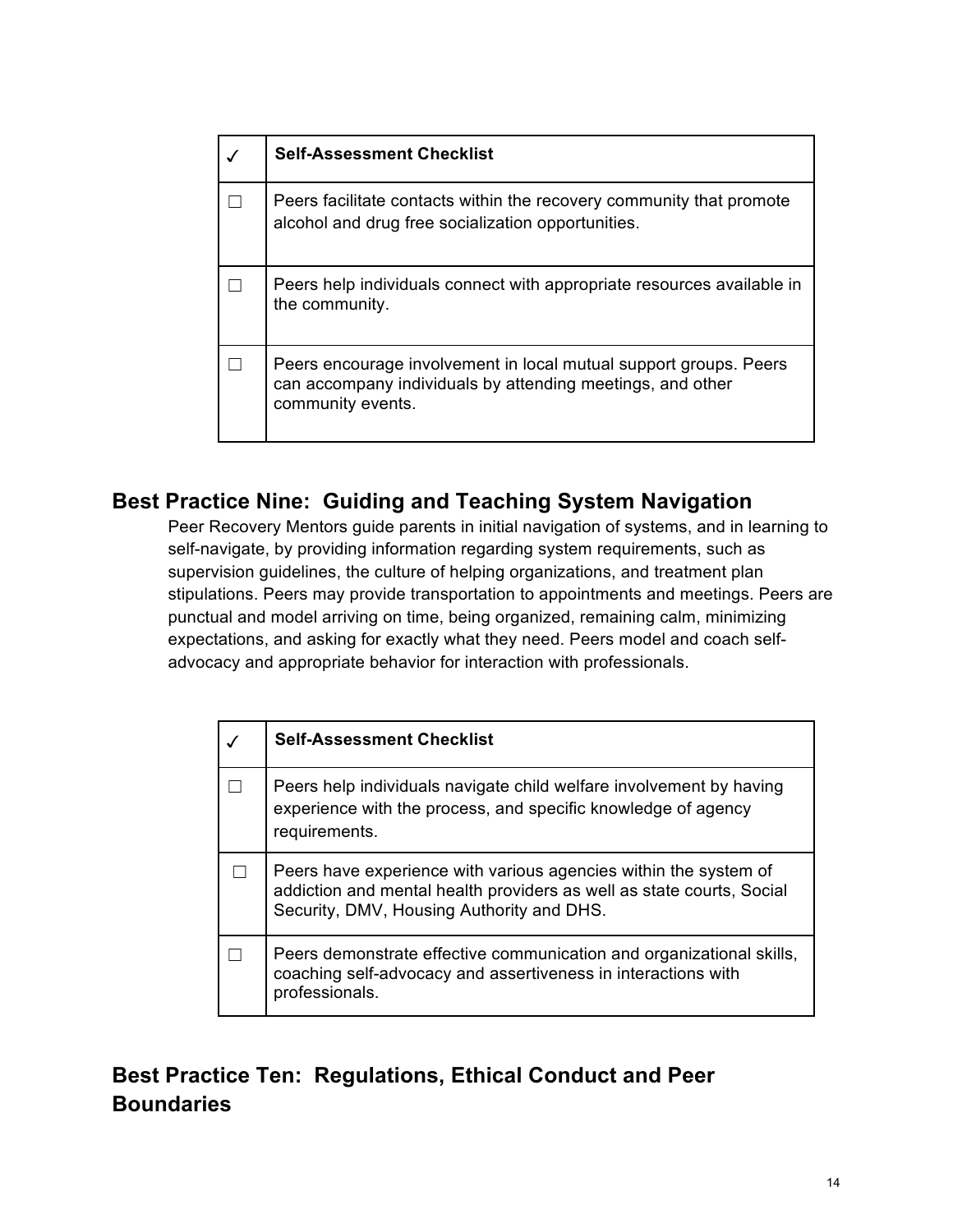Peer Recovery Mentors adhere to professional, ethical and legal guidelines. Peers maintain boundaries and resist the temptation to collude with individuals against the system, especially with regard to perceived or actual injustice. Similarly, Peer Recovery Mentors do not collude with the system against the individual. From the standpoint of a neutral third party, Peers may act as an intermediary while advocating for individuals with the agency. Peers have a responsibility to know the guidelines and limitations to both HIPAA and 42- CFR Part 2 and other potential privacy laws. Peers understand the necessity of obtaining signed Releases of Information for every supporting family member, stakeholder, agency and/or organization before attempting to contact anyone.

|   | <b>Self-Assessment Checklist</b>                                                                                                                                                                                                                                                                                                                                                                                                                                                                                                                                                                                                                     |
|---|------------------------------------------------------------------------------------------------------------------------------------------------------------------------------------------------------------------------------------------------------------------------------------------------------------------------------------------------------------------------------------------------------------------------------------------------------------------------------------------------------------------------------------------------------------------------------------------------------------------------------------------------------|
|   | Peers are familiar with all applicable laws, regulations, and ethical<br>standards:                                                                                                                                                                                                                                                                                                                                                                                                                                                                                                                                                                  |
|   | <b>HIPAA</b>                                                                                                                                                                                                                                                                                                                                                                                                                                                                                                                                                                                                                                         |
|   | CFR 42 PII                                                                                                                                                                                                                                                                                                                                                                                                                                                                                                                                                                                                                                           |
|   | <b>ADA</b><br>П                                                                                                                                                                                                                                                                                                                                                                                                                                                                                                                                                                                                                                      |
|   | Fair Housing                                                                                                                                                                                                                                                                                                                                                                                                                                                                                                                                                                                                                                         |
|   | <b>Civil Rights</b>                                                                                                                                                                                                                                                                                                                                                                                                                                                                                                                                                                                                                                  |
|   | <b>Informed Consent</b>                                                                                                                                                                                                                                                                                                                                                                                                                                                                                                                                                                                                                              |
|   | State Administrative Codes<br>П                                                                                                                                                                                                                                                                                                                                                                                                                                                                                                                                                                                                                      |
|   | <b>Medicaid Fraud</b><br>П                                                                                                                                                                                                                                                                                                                                                                                                                                                                                                                                                                                                                           |
|   | Peer Ethical Codes of Conduct                                                                                                                                                                                                                                                                                                                                                                                                                                                                                                                                                                                                                        |
|   | <b>Mandatory Reporting</b>                                                                                                                                                                                                                                                                                                                                                                                                                                                                                                                                                                                                                           |
|   |                                                                                                                                                                                                                                                                                                                                                                                                                                                                                                                                                                                                                                                      |
| П | Peers are "mandatory reporters" of the suspected abuse of individuals<br>from many vulnerable populations. It is a legal requirement for CRM's<br>and Peers to report suspected child abuse and neglect, the<br>maltreatment of elderly individuals age 65 or older, and the abuse of<br>adults with developmental disabilities or mental health issues. Failure<br>to report suspected abuse or neglect can result in jail time or fines.<br>Mandatory reporters need only to suspect that abuse or neglect has<br>taken place. It is not necessary to provide proof. An investigation by<br>authorities will determine the validity of the report. |
| П | Peers adhere to an ethical code of conduct, and utilize supervision<br>when they need support and input regarding ethical decision making.<br>Peers meet at regular intervals with a qualified supervisor who is<br>conversant with Peer supervision competencies.                                                                                                                                                                                                                                                                                                                                                                                   |
|   | Peers know that it is unethical to pursue dual relationships with clients<br>and strive to maintain healthy personal and professional boundaries<br>with the individuals they serve.                                                                                                                                                                                                                                                                                                                                                                                                                                                                 |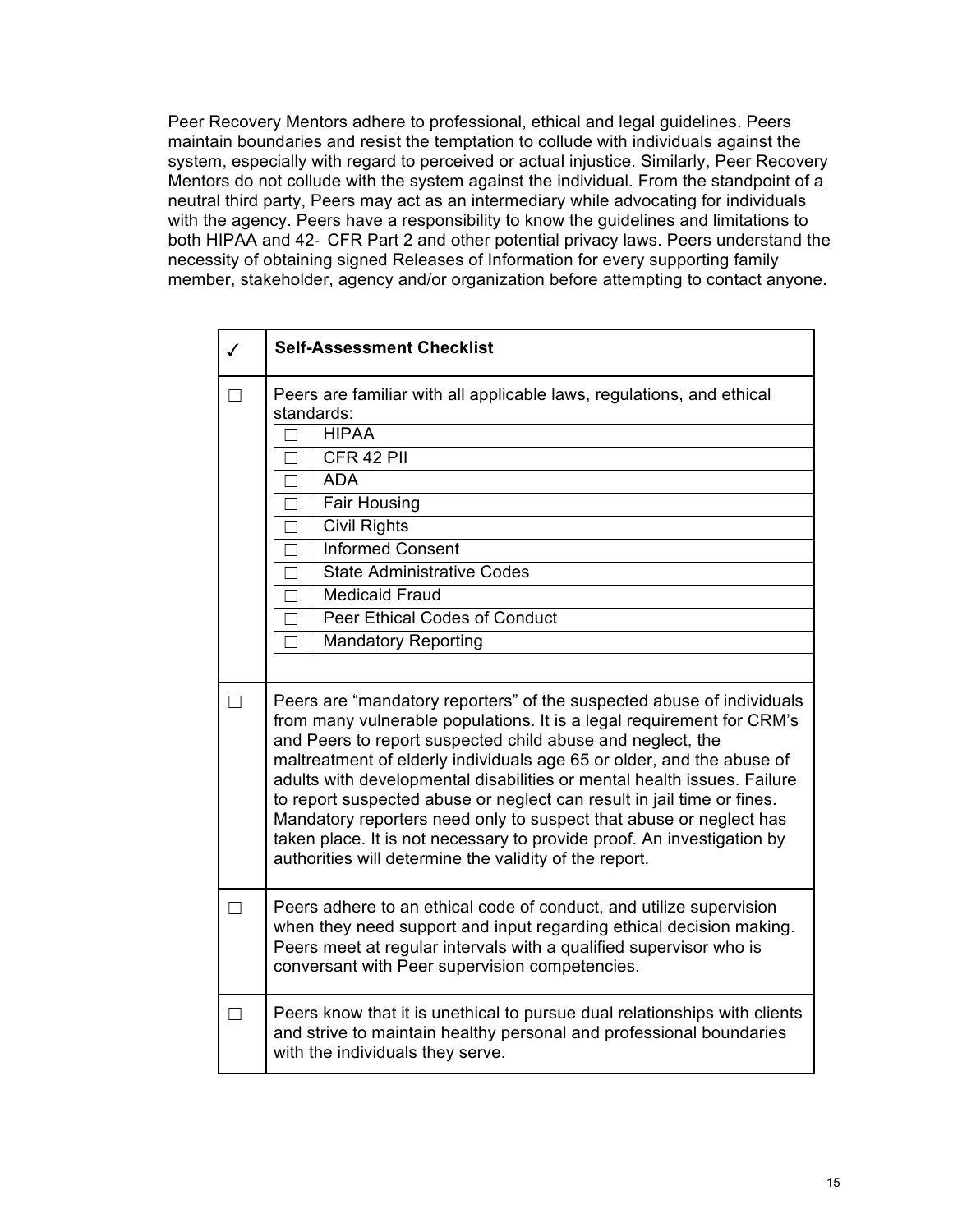| During the process of establishing a connection and building a solid<br>rapport, Peers clearly define the mentor role early on in the<br>relationship, while setting healthy boundaries by further defining their<br>mentoring role.                                       |
|----------------------------------------------------------------------------------------------------------------------------------------------------------------------------------------------------------------------------------------------------------------------------|
| Peers receive continued education addressing specific boundary<br>issues such as loaning money or giving of gifts to clients. Defining<br>boundaries in the workplace, at home, and with social media are<br>needful in the formation of each mentor, mentee relationship. |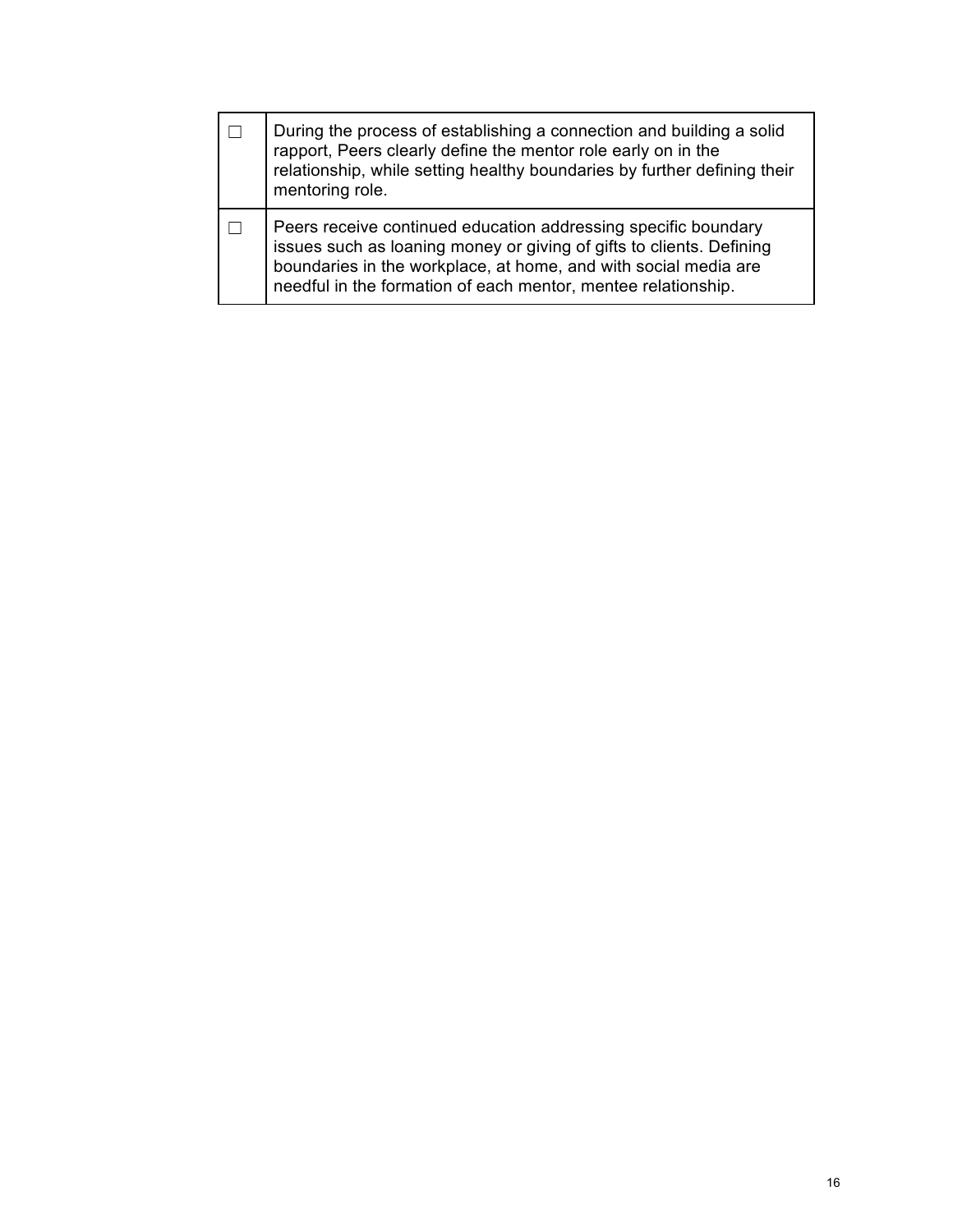Bibliography Sources:

Rockhill, Anna. Furrer, Carrie J. Duong, Thuan M. Peer *Mentoring in Child Welfare: A Motivational Framework.* Journal of Public Child Welfare. October 2015

Berrick, Jill D. Young, Elizabeth W. Cohen, Ed. Anthony, Elizabeth. *"I am the face of success": peer mentors in child welfare*. University of California at Berkeley. August 2010

Sears, Jeanelle S. Hall, Martin T. Harris, Lesley M. Mount, Shannon. Willauer, Tina. Posze, Lynn. Smead, Erin. *"Like a Marriage": Partnering with peer mentors in child welfare.* Children and Youth Services Review. 2017, vol 74, issue C, p. 80-86.

Rockhill, Anna. Green, Beth L. Newton-Curtis, Linda. *Accessing Substance Abuse Treatment: Issues for Parents Involved with Child Welfare Services.* Child Welfare Vol 87. No. 3, 2008.

Marsh, Jeanne C. Cao, Dingcai. *Parents in substance abuse treatment: Implications for child welfare practice.* Children and Youth Services Review, 2005.

Oliveros, Arazais. Kaufman, Joan. *Addressing Substance Abuse Treatment Needs of Parents Involved with the Child Welfare System.* Child Welfare-Vol.90, No.1, 2011.

Peacock, Shelley. Konrad, Stephanie. Watson, Erin. Nickel, Darren. Muhajarine, Nazeem. *Effectiveness of home visiting programs on child outcomes: a systematic review.* BioMed Central Public Health, 2013.

Howard, Kimberly S. Brooks-Gunn, *Jeanne. The Role of Home-Visiting Programs in Preventing Child Abuse and Neglect.* The Future of Children Vol.19 No.1, 2009.

Snyder, Elizabeth H. Lawrence, C. Nicole. Weatherholt, Tara N. Nagy, Paul. *The Benefits of Motivational Interviewing and Coaching for Improving the Practice of Comprehensive Family Assessments in Child Welfare.* Child Welfare Vol. 91, No. 5, 2012.

Kamp, Jon. Campo-Flores, Arian. *Parents' Drug Abuse Strains Child-Welfare Agencies; Growing epidemic of heroin and other opioids put more children in foster care.* Wall Street Journal (Online). Jan 11, 2016.

Kamp, Jon. Campo-Flores, *Parents' Drug Abuse Strains Child-Welfare Agencies; Growing epidemic puts more children into foster care.* Wall Street Journal (Online). Jan 12, 2016.

Cohen, Edward. Canan, Linda. *Closer to Home: Parent Mentors in Child Welfare.* Child Welfare Vol 85, No. 5, Sept. 2006.

Kemp, Susan P. Marcenko, Maureen O. Hoagwood, Kimberly. Vesneski, William. *Engaging Parents in Child Welfare Services: Bridging Family Needs and Child Welfare Mandates.* Child Welfare Vol. 88. No.1, 2009.

Libby, Anne M. Orton, Heather D. Barth, Richard P. Webb, Mary Bruce. Burns, Barbara J. wood, Patricia A. Spicer, Paul. *Mental Health and Substance Abuse Services to Parents of Children Involved with Child Welfare: A Study of Racial and Ethnic Differences for American Indian Parents.* Springer Science+Business Media LLC. October 26,2006